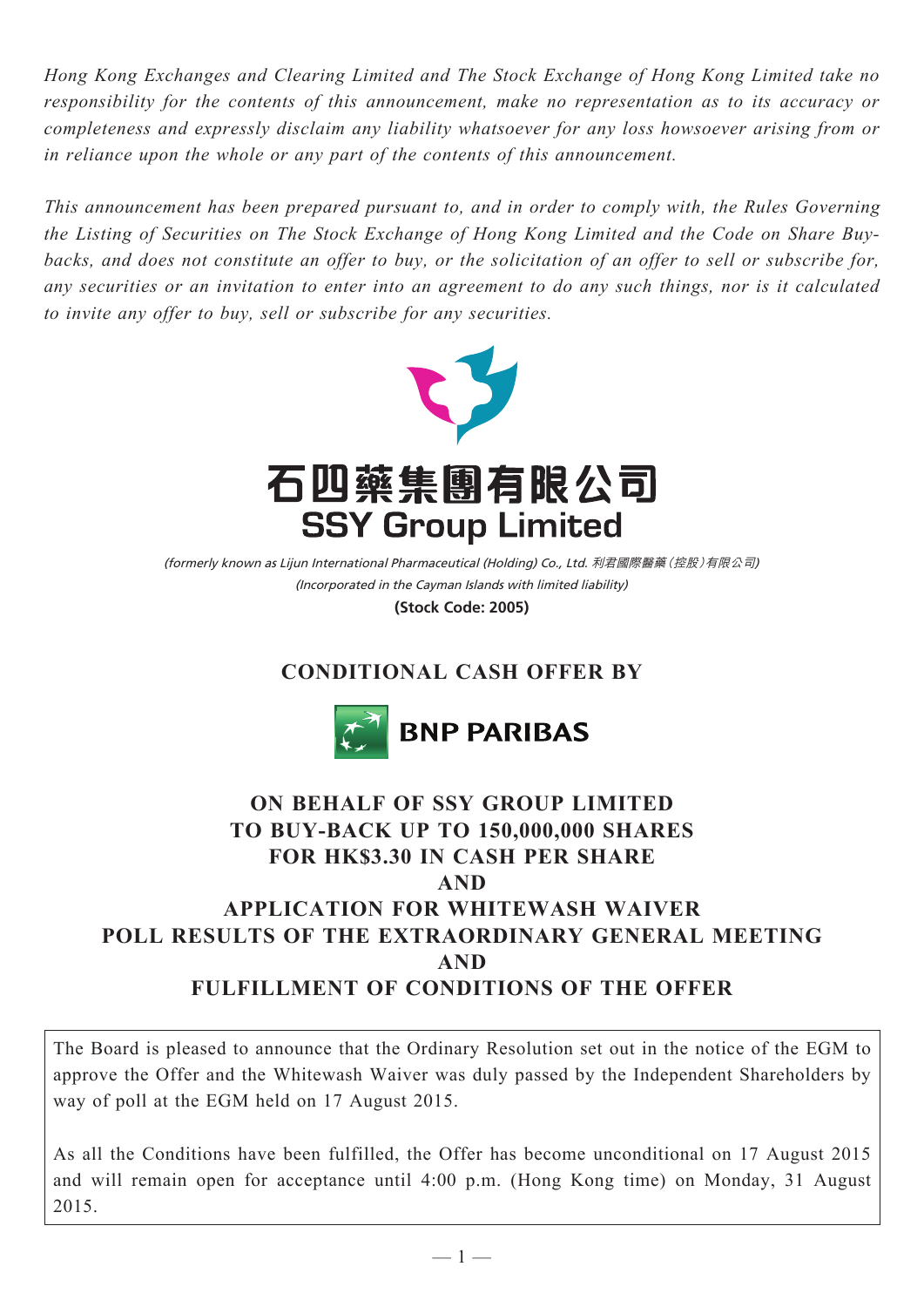**Shareholders are advised to read the Offer Document carefully, including the recommendation from the Independent Board Committee to the Independent Shareholders and the advice of Chanceton to the Independent Board Committee and the Independent Shareholders in respect of the Offer, before deciding whether or not to accept the Offer. Independent Shareholders should also note that their voting decisions on the Ordinary Resolution proposed at the EGM approving the Offer and the Whitewash Waiver shall not affect their decisions as to whether to accept the Offer or not. Shareholders are advised to consult with their professional advisers when in doubt.**

References are made to the Offer Document in connection with the Offer and the Whitewash Waiver, the notice of the EGM issued by the Company on 31 July 2015. Unless otherwise stated, capitalized terms used herein bear the same meanings as those defined in the Offer Document.

## **POLL RESULTS OF THE EGM**

The Board is pleased to announce that the ordinary resolution set out in the notice of the EGM to approve the Offer and the Whitewash Waiver (the "**Ordinary Resolution**") was duly passed by the Independent Shareholders by way of poll at the EGM held on 17 August 2015.

As at the date of the EGM, there were a total of 2,968,527,385 Shares in issue. The number of Shares entitling the Independent Shareholders to attend and vote for or against the Ordinary Resolution at the EGM was 2,088,425,385 Shares. Mr. Qu and CPCL and parties acting in concert with any of them, holding an aggregate of 880,102,000 Shares, who are required to abstain from voting on the Ordinary Resolution had done so at the EGM. Independent Shareholders holding an aggregate of 975,205,819 Shares, representing approximately 32.85% of the issued Shares, voted either in person or by proxy at the EGM.

Computershare Hong Kong Investor Services Limited, the Registrar, acted as the scrutineer for the purpose of vote-taking at the EGM. The poll results in respect of the Ordinary Resolution were as follows:

| <b>Ordinary Resolution</b>                                                                                         | <b>Number of votes</b><br>(Approximate $\%$ ) |                           |
|--------------------------------------------------------------------------------------------------------------------|-----------------------------------------------|---------------------------|
|                                                                                                                    | For                                           | <b>Against</b>            |
| To approve the resolution in respect of the Offer and the<br>Whitewash Waiver as set out in the notice of the EGM. | 972,821,819<br>$(99.7555\%)$                  | 2,384,000<br>$(0.2445\%)$ |

*Note:* Please refer to the "Notice of the EGM" contained in the Offer Document for the full version of the Ordinary Resolution.

As more than 50% of the votes were cast in favour of the Ordinary Resolution, the Ordinary Resolution was duly passed by the Independent Shareholders by way of poll at the EGM.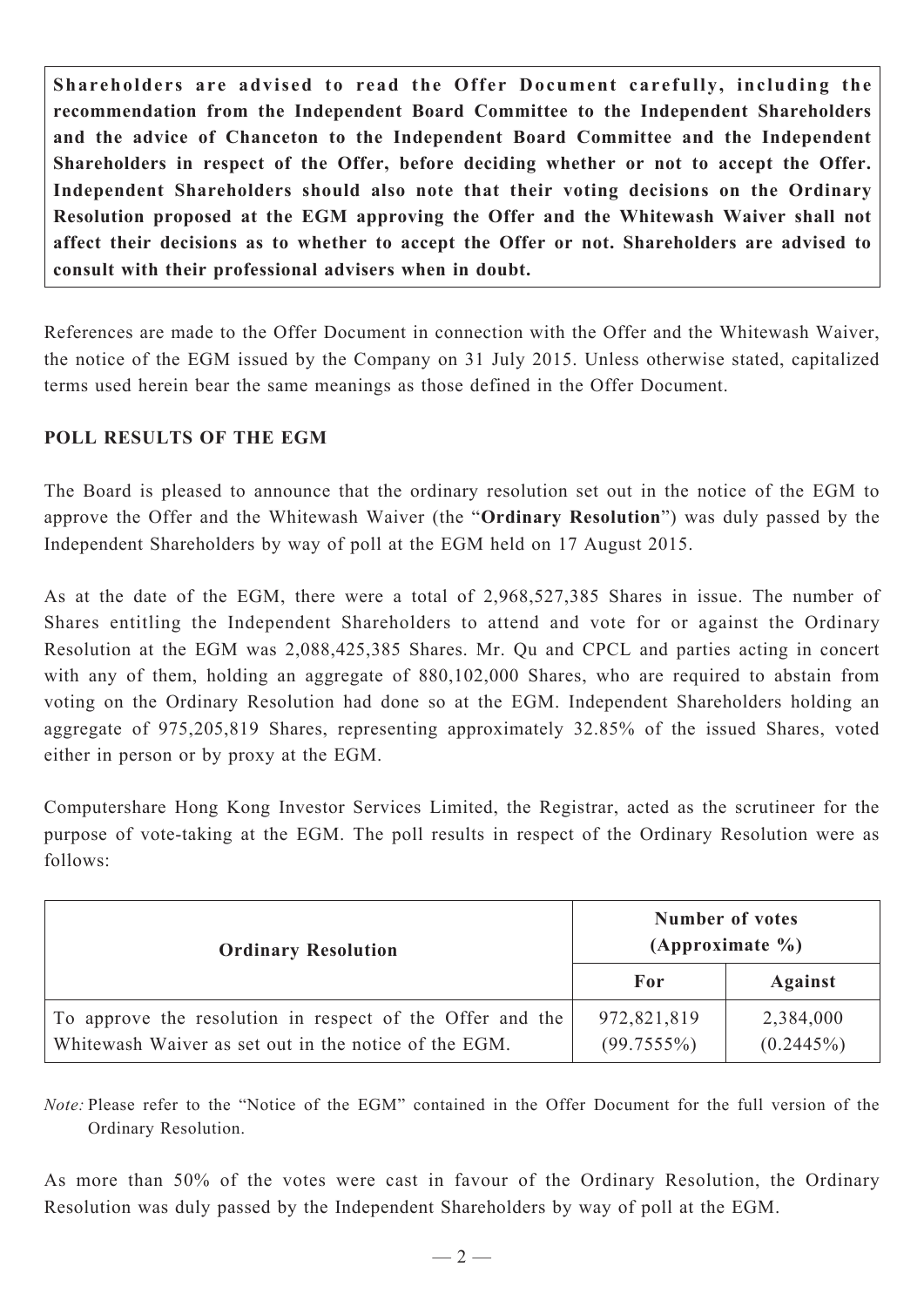#### **WHITEWASH WAIVER**

With the Whitewash Waiver having been approved by the Independent Shareholders at the EGM and granted by the Executive, Mr. Qu and CPCL will not be obliged to make a general offer for all the Shares not already owned by them under Rule 26.1 of the Takeovers Code upon completion of the Offer.

### **FULFILLMENT OF THE CONDITIONS OF THE OFFER**

As disclosed in the Offer Document, the Offer is subject to the Conditions being fulfilled in full. As all the Conditions have been fulfilled, the Offer has become unconditional on 17 August 2015 and is open for acceptance until 4:00 p.m. (Hong Kong time) on Monday, 31 August 2015.

### **SHAREHOLDING STRUCTURE OF THE COMPANY**

The table below shows the Company's existing shareholding structure and the shareholding structure assuming that (i) the Qualifying Shareholders will accept the Offer in full (taking into account the fact that Mr. Qu and CPCL have irrevocably undertaken to the Company that they will not tender any of their holdings in Shares pursuant to the Offer); and (ii) no additional Shares will be issued or bought-back from the date of this announcement until completion of the Offer:

| <b>Shareholders</b>              | As at the date<br>of this announcement |                             | Shareholding upon completion<br>of the Offer |                            |
|----------------------------------|----------------------------------------|-----------------------------|----------------------------------------------|----------------------------|
|                                  |                                        | No. of Shares Approximate % |                                              | No of Shares Approximate % |
| $CPCL$ (Note 1)                  | 722,510,000                            | 24.34                       | 722,510,000                                  | 25.64                      |
| Mr. Qu                           | 157,592,000                            | 5.31                        | 157,592,000                                  | 5.59                       |
| <b>Sub-total of CPCL and its</b> |                                        |                             |                                              |                            |
| concert parties                  | 880,102,000                            | 29.65                       | 880,102,000                                  | 31.23                      |
| Public (Note 2)                  | 2,088,425,385                          | 70.35                       | 1,938,425,385                                | 68.77                      |
| <b>Total</b>                     | 2,968,527,385                          | 100.00                      | 2,818,527,385                                | 100.00                     |

*Notes:*

- 1. CPCL is held as to 72.93% by Mr. Qu and as to 27.07% by 39 other shareholders. By virtue of Part XV of the SFO, Mr. Qu is deemed to be interested in the Shares held by CPCL.
- 2. Such Shares include 2,000 Shares held by BNPP Securities and parties acting in concert with it (save for those members of the group of companies of BNPP Securities that are conducting exempt principal trader activities or exempt fund manager activities).